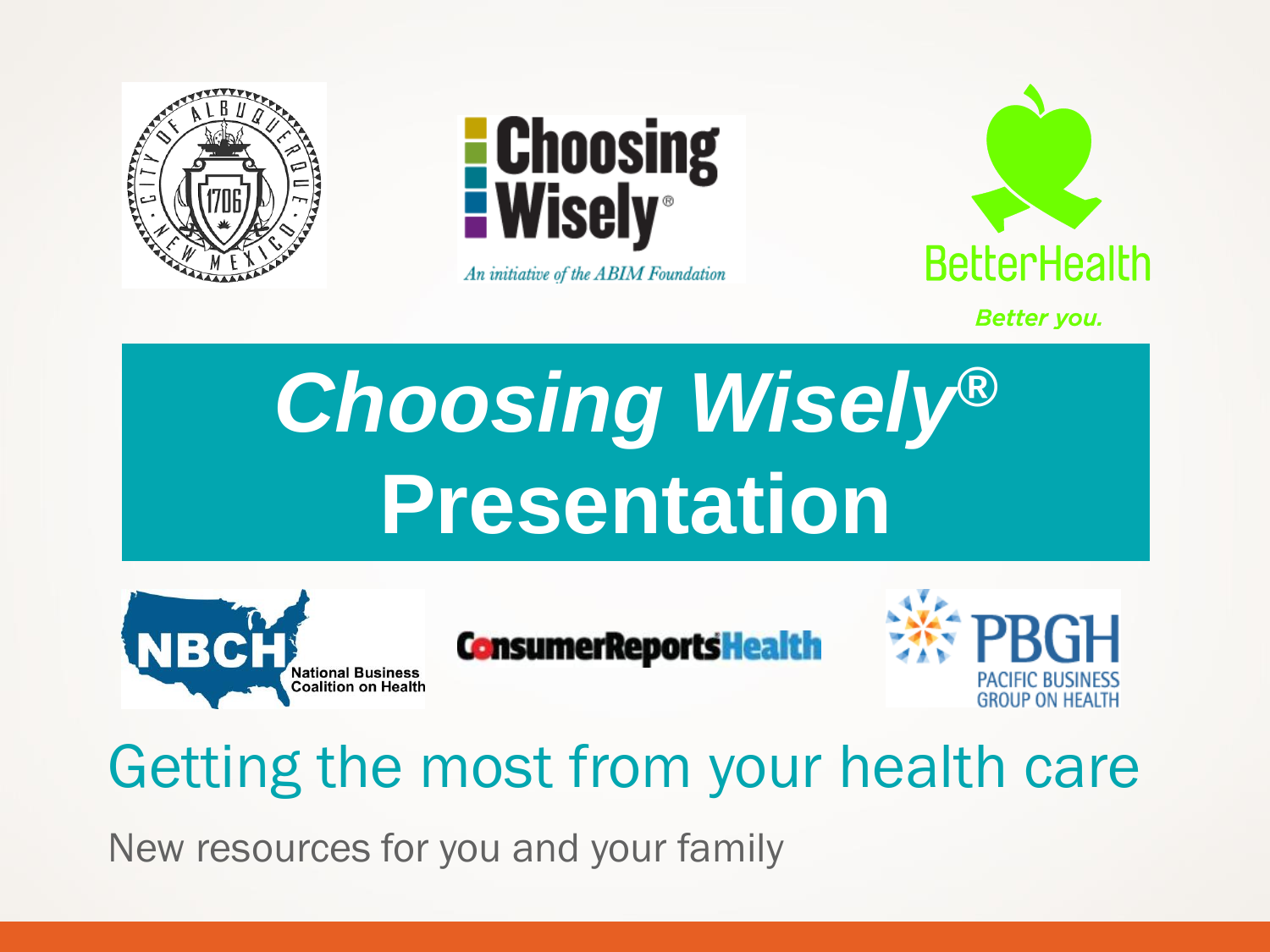#### More doesn't equal better

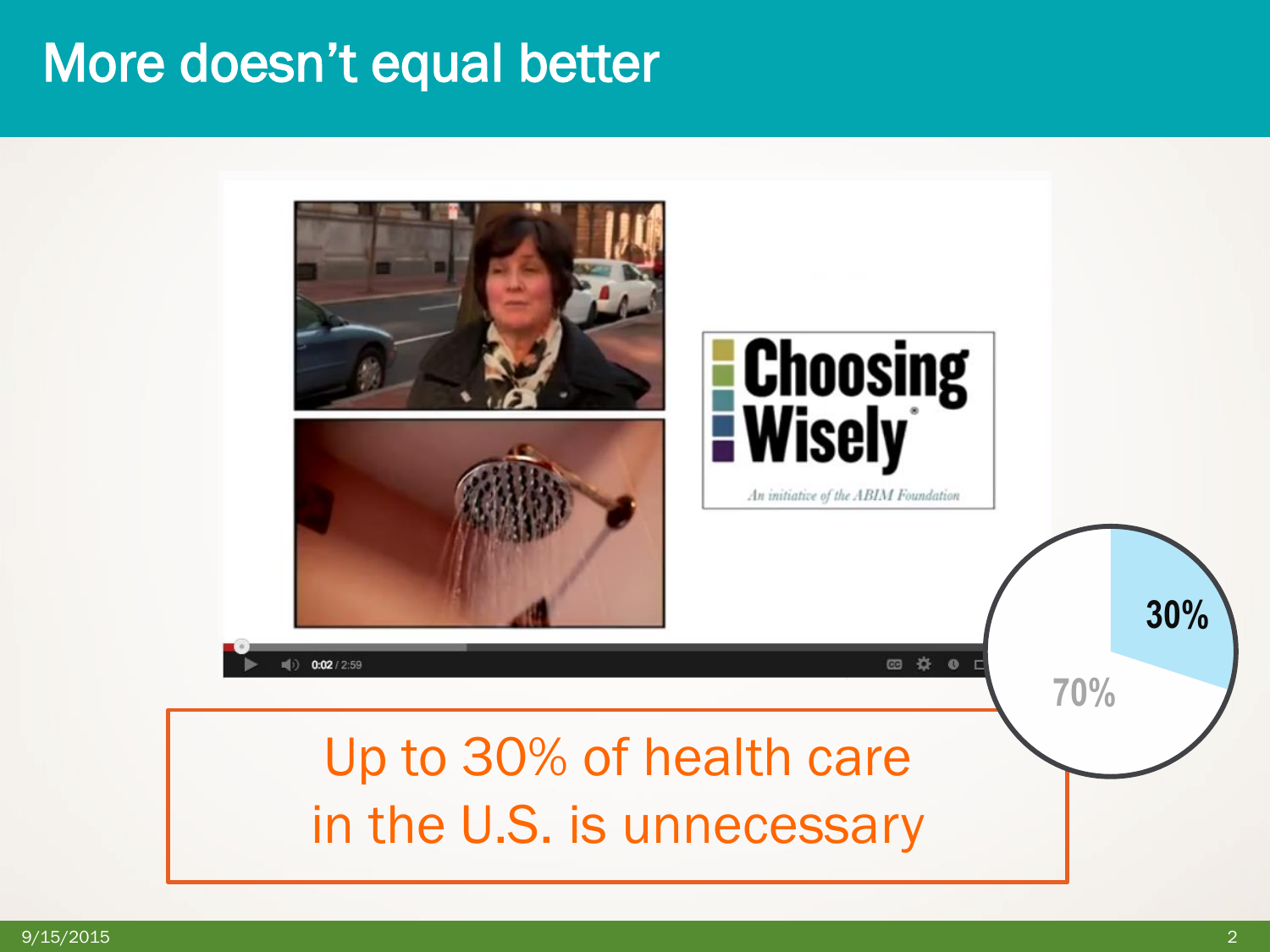## About the *Choosing Wisely®* campaign

- Initiative of ABIM Foundation
- Trusted resources—including more than 30 national medical organizations and Consumer Reports
- *Choosing Wisely* encourages conversations between patients and physicians

Read more about the campaign at

<http://consumerhealthchoices.org/campaigns/choosing-wisely>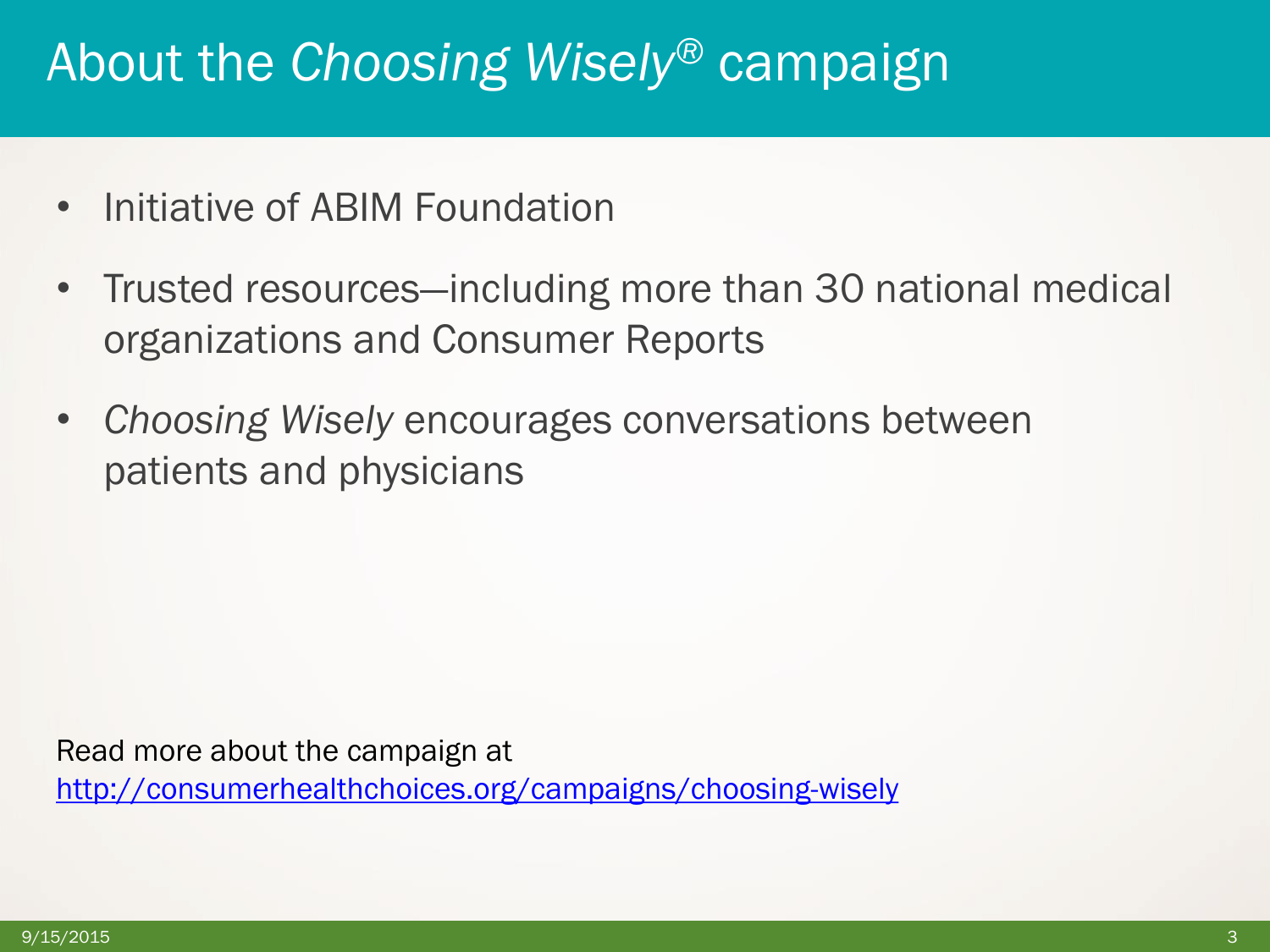# You can get better care when you know more



Being informed helps you make smarter choices:

- The right care
- Better results



Many tools and resources help you understand options for medical care

Use *Choosing Wisely* and Consumer Reports resources to help you get started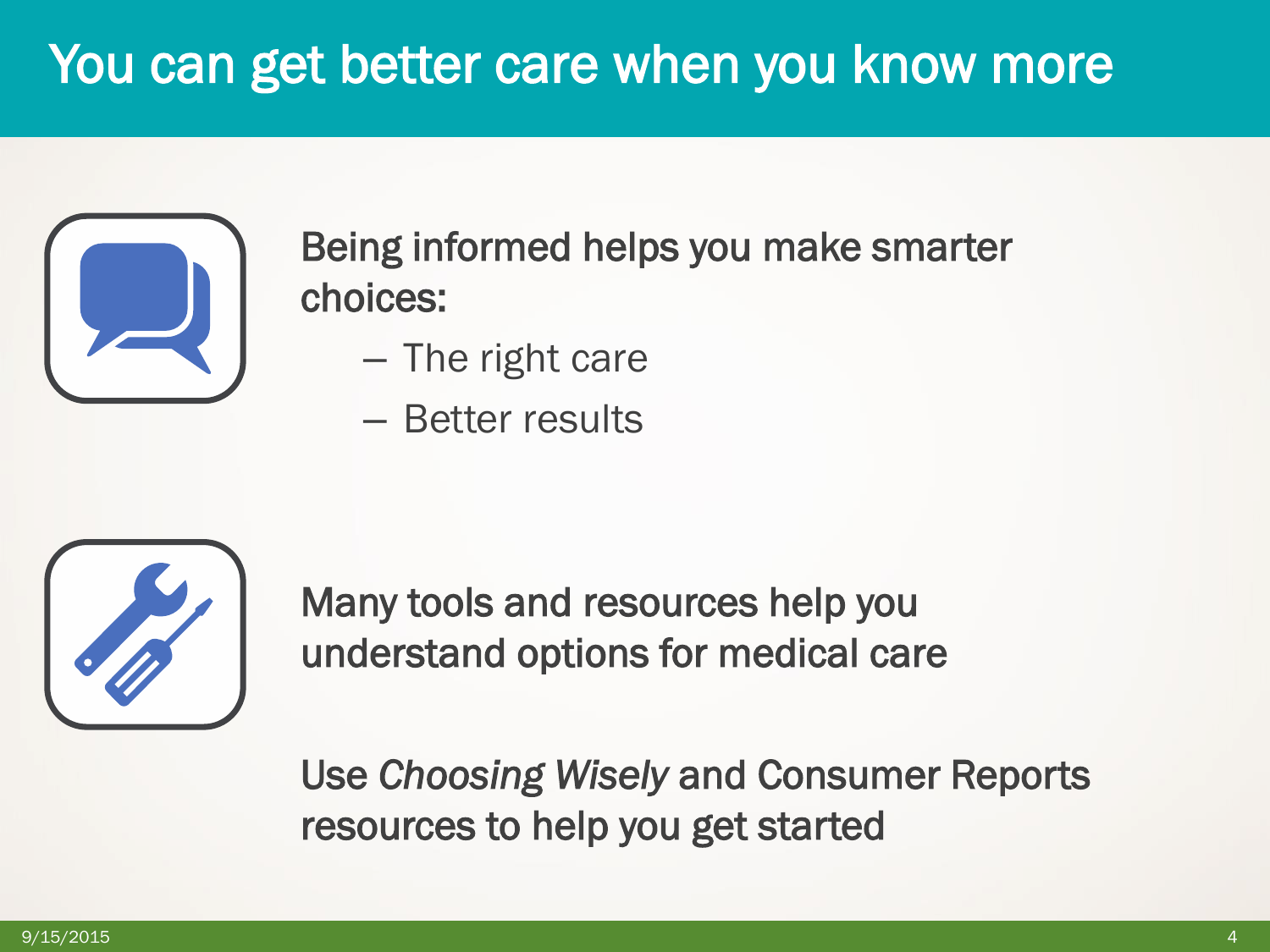#### Consumer Reports resources

#### Tip sheet series



procedures when they shouldn't-sometimes even when they know they shouldn't. In fact, nearly half of primary-care physicians say their own patients get too much medical care, according to a survey published in 2011 by researchers at Dartmouth College.

#### Video series





For people with serious long-term illnesses, navigati America's health-care system can be daunting. Here's what patients and family members can do to increase the chances of getting the best, most humane treatment



from hip and knee replacements to high bloor pressure, there are always things you can change in your day-to-day life that can help alleviate your ailments or even help them disappear altogether.





To read, watch or download, visit [http://consumerhealthchoices.org/for-employees.](http://consumerhealthchoices.org/for-employees)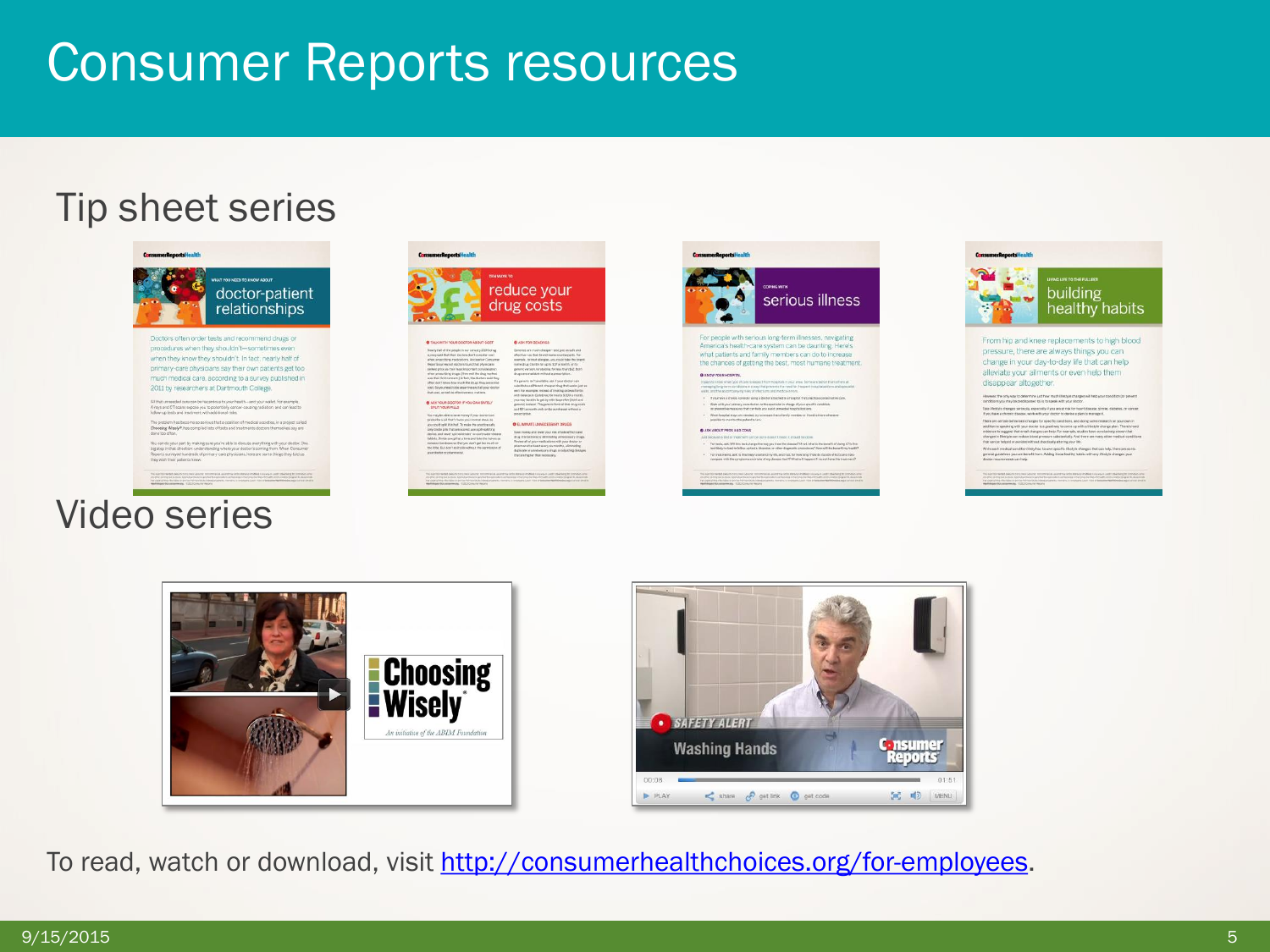# Your relationship with your doctor is key

- It is a partnership
- Come prepared to your visits
	- Medications
	- List of questions
	- Paper and pen
	- Bring a family member or friend
- Talk to your doctor—speak up!
	- Ask questions
	- Get clarification

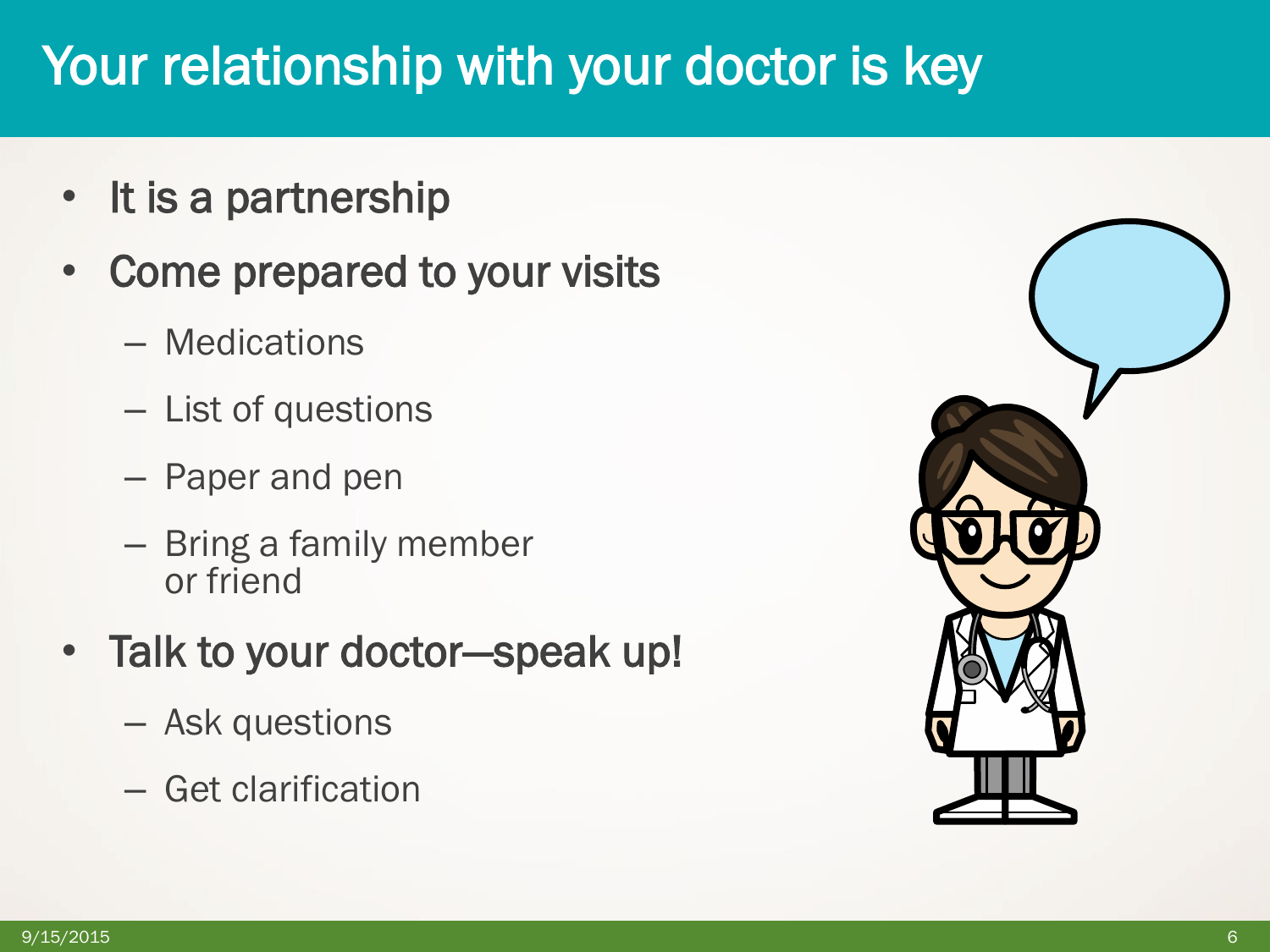#### Don't be afraid to say "Whoa!"

#### Ask questions:

- Do I really need this test or procedure?
- What are the downsides?
- Are there simpler, safer options?
- How much does it cost?



ei are, that's exactly what's happening. Studies suggest that a dioclor will often start forming<br>oss within the first 30 seconds of hearing your complaint—and before he or she hears all<br>is. Worse, a doctor often sticks wit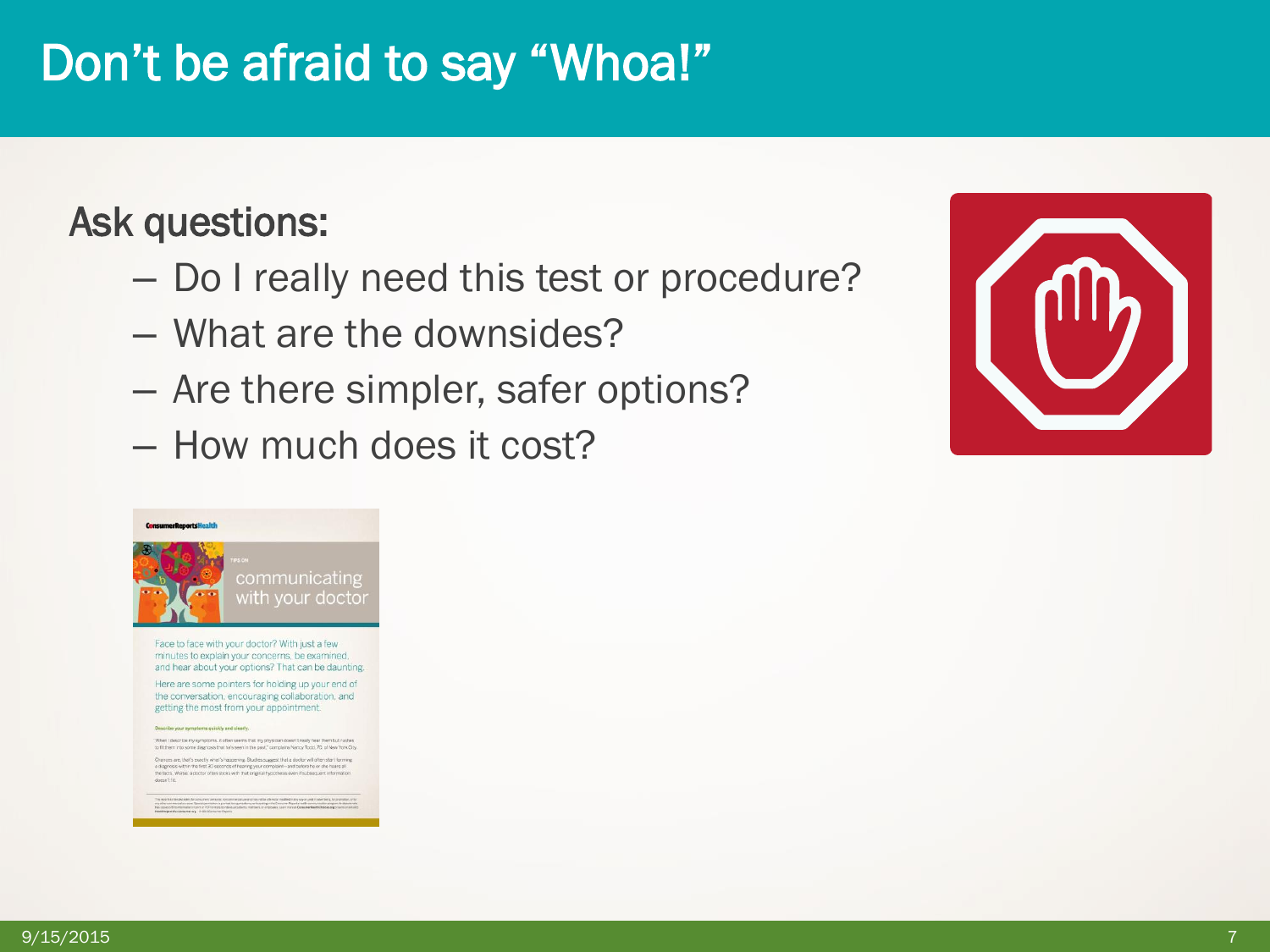# Imaging and screenings

- Know the facts
- How does it relate to your symptoms, care or disease
- Share your results with your doctors





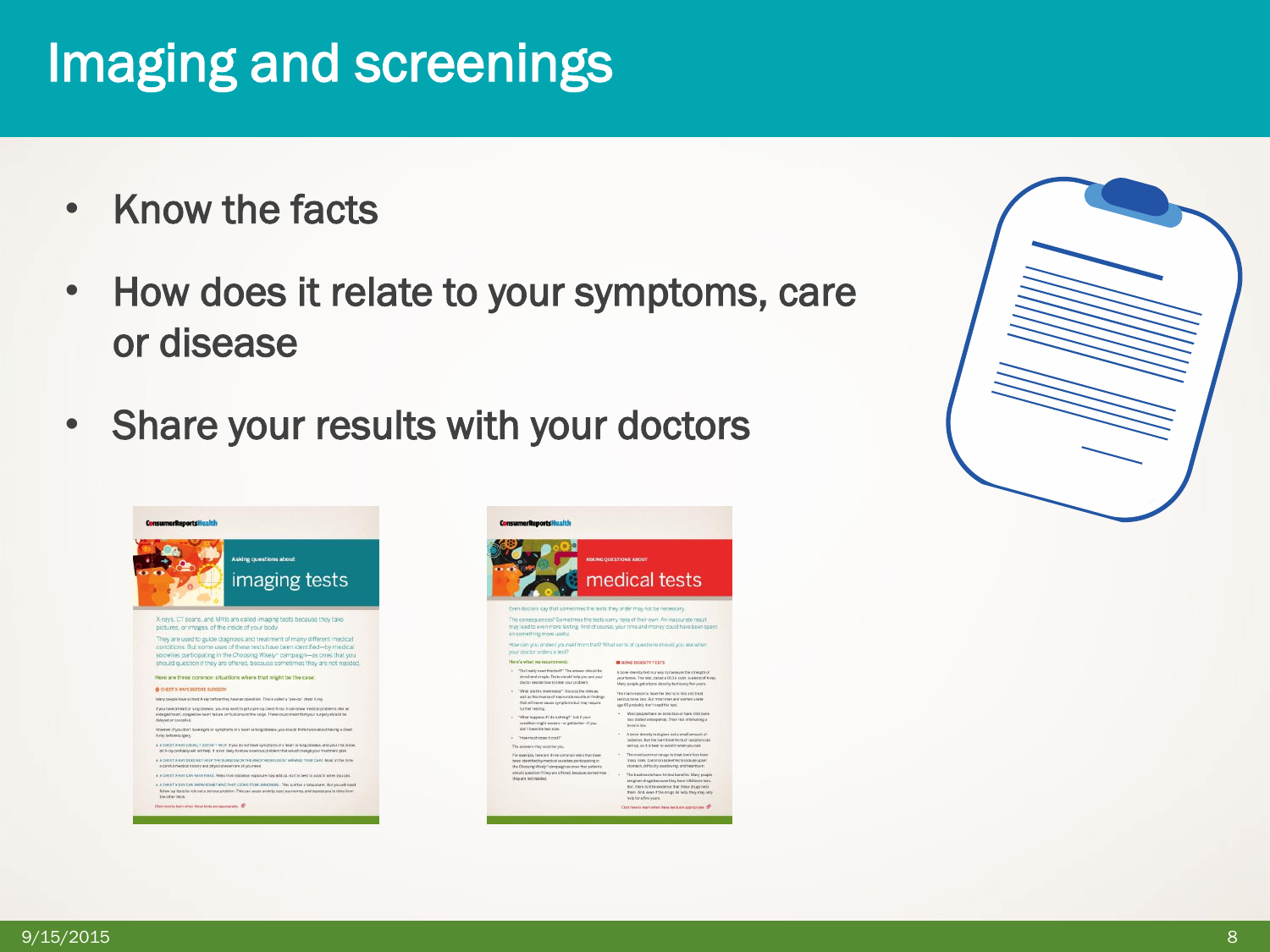# A little prevention goes a long way

- Lifestyle choices have the largest impact on your health
- Taking care of yourself prevents health problems and saves you money
- Simple actions
	- Maintain a healthy weight
	- Pay attention to how you feel
	- Take action when you sense something is wrong
	- Get regular health care checkups and screenings



**70%** 

**30%** 

# 70% of diseases are preventable